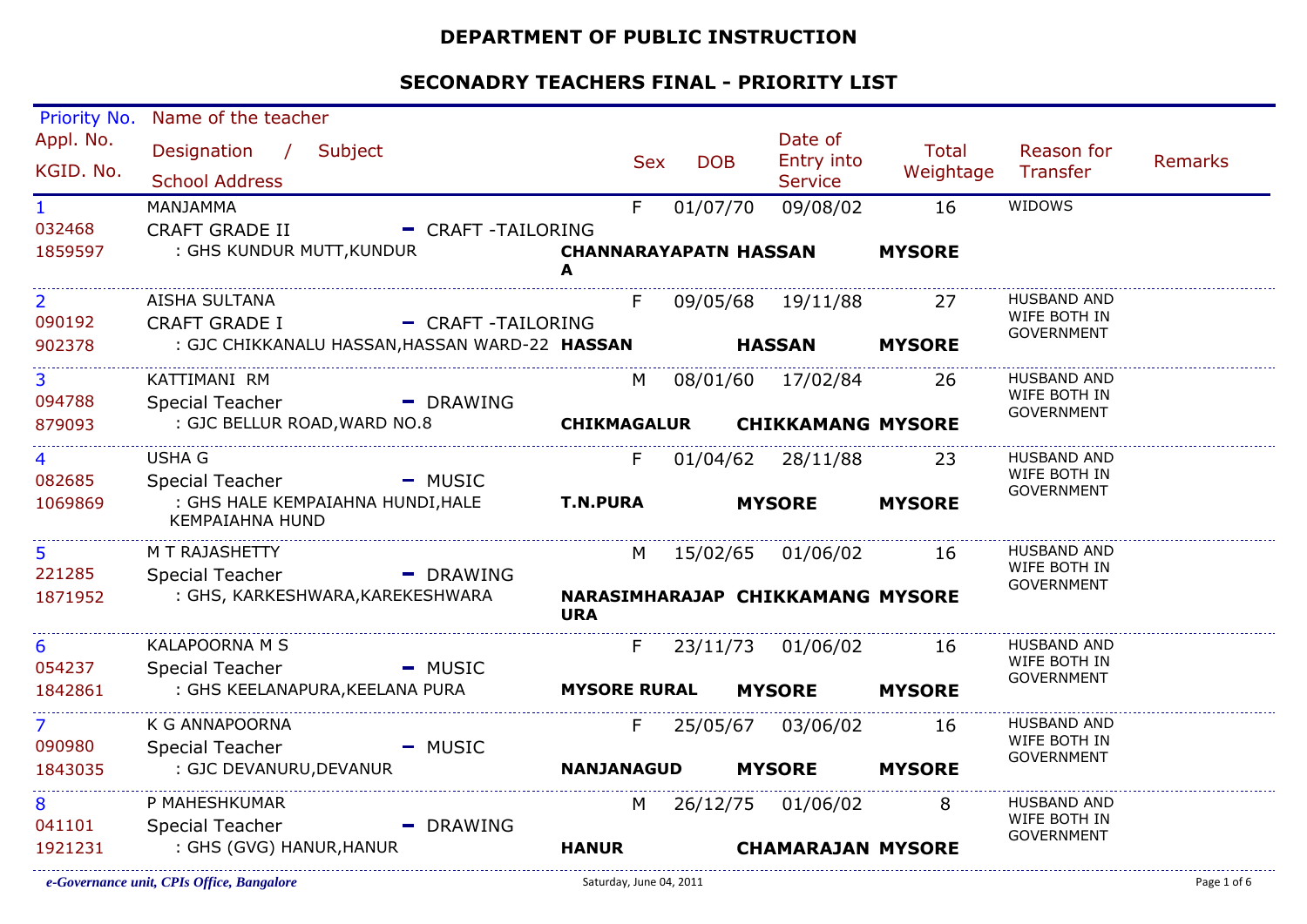| Priority No.              | Name of the teacher                               |                   |                                   |            |                                         |                                  |                                                         |                |
|---------------------------|---------------------------------------------------|-------------------|-----------------------------------|------------|-----------------------------------------|----------------------------------|---------------------------------------------------------|----------------|
| Appl. No.<br>KGID. No.    | Designation /<br>Subject<br><b>School Address</b> |                   | <b>Sex</b>                        | <b>DOB</b> | Date of<br>Entry into<br><b>Service</b> | Total<br>Weightage               | Reason for<br>Transfer                                  | <b>Remarks</b> |
| 9<br>092120               | AZMATHUNNISA<br><b>CRAFT GRADE I</b>              | $-$ DRAWING       | F.                                | 25/08/59   | 20/03/91                                | $\overline{7}$                   | <b>HUSBAND AND</b><br>WIFE BOTH IN<br><b>GOVERNMENT</b> |                |
| 1071885                   | : GHS NIZAMIA, WARD-44                            |                   | <b>MYSORE NORTH</b>               |            | <b>MYSORE</b>                           | <b>MYSORE</b>                    |                                                         |                |
| 10<br>128006              | <b>VIDYAKAMATH BV</b><br>Special Teacher          | $-$ DRAMA         | F.                                |            | 08/10/85 06/11/08                       | 4                                | <b>HUSBAND AND</b><br>WIFE BOTH IN                      |                |
| 24102008                  | : GHS NERALAKERE, NERALEKERE                      |                   | <b>NAGAMANGALA</b>                |            | <b>MANDYA</b>                           | <b>MYSORE</b>                    | <b>GOVERNMENT</b>                                       |                |
| 11<br>059364              | <b>JAGANNATHA P</b><br><b>Special Teacher</b>     | - DRAWING         | M                                 |            | 01/06/78 02/01/09                       | 4                                | <b>HUSBAND AND</b><br>WIFE BOTH IN                      |                |
| 2293885                   | : GPUC, PANJA, AIVATHOKLU                         |                   | <b>SULLIA</b>                     |            |                                         | <b>DAKSHINA KA MYSORE</b>        | GOVERNMENT                                              |                |
| 12 <sup>2</sup><br>220651 | NAGARATHNA B N<br>Special Teacher                 | - DRAWING         | F.                                |            | 05/06/64 18/11/88                       | 24                               | <b>HUSBAND OR</b><br>WIFE IN<br>GOVERNMENT              |                |
| 2090156                   | : GHS HALEBELAGOLA, HALEBELAGOLA                  |                   | <b>CHANNARAYAPATN HASSAN</b><br>A |            |                                         | <b>MYSORE</b>                    |                                                         |                |
| 13<br>159066              | SATHYA SHANKARA B<br><b>Special Teacher</b>       | - DRAWING         | M                                 |            | 20/08/70 04/06/02                       | 16                               | <b>HUSBAND OR</b><br>WIFE IN<br><b>GOVERNMENT</b>       |                |
| 1937596                   | : GHS, ELIMALE, DEVACHALLA                        |                   | <b>SULLIA</b>                     |            |                                         | <b>DAKSHINA KA MYSORE</b>        |                                                         |                |
| 14<br>140478              | <b>VEENAKS</b><br>Special Teacher                 | - CRAFT-TAILORING | F.                                |            | 15/03/79 14/06/02                       | -16                              | <b>HUSBAND OR</b><br>WIFE IN<br>GOVERNMENT              |                |
| 1872593                   | : GHS, BALEHONNUR, B. KANABUR                     |                   | <b>URA</b>                        |            |                                         | NARASIMHARAJAP CHIKKAMANG MYSORE |                                                         |                |
| 15<br>149173              | <b>ROOPA</b><br><b>Special Teacher</b>            | - CRAFT-TAILORING | F.                                |            | 11/12/75 29/07/02                       | 16                               | <b>HUSBAND OR</b><br>WIFE IN<br>GOVERNMENT              |                |
| 1715073                   | : G H S KANBAIL, KANABYLU BACHANALLI              |                   | <b>SOMAVARPET</b>                 |            | <b>KODAGU</b>                           | <b>MYSORE</b>                    |                                                         |                |
| 16<br>030759              | ROOPASHREE H B<br><b>Special Teacher</b>          | $-MUSIC$          | F.                                |            | 10/02/68 05/06/02                       | 12                               | HUSBAND OR<br>WIFE IN                                   |                |
| 1843083                   | : GHS ATTAHALLI, ATTAHALLI                        |                   | <b>T.N.PURA</b>                   |            | <b>MYSORE</b>                           | <b>MYSORE</b>                    | GOVERNMENT                                              |                |
|                           |                                                   |                   |                                   |            |                                         |                                  |                                                         |                |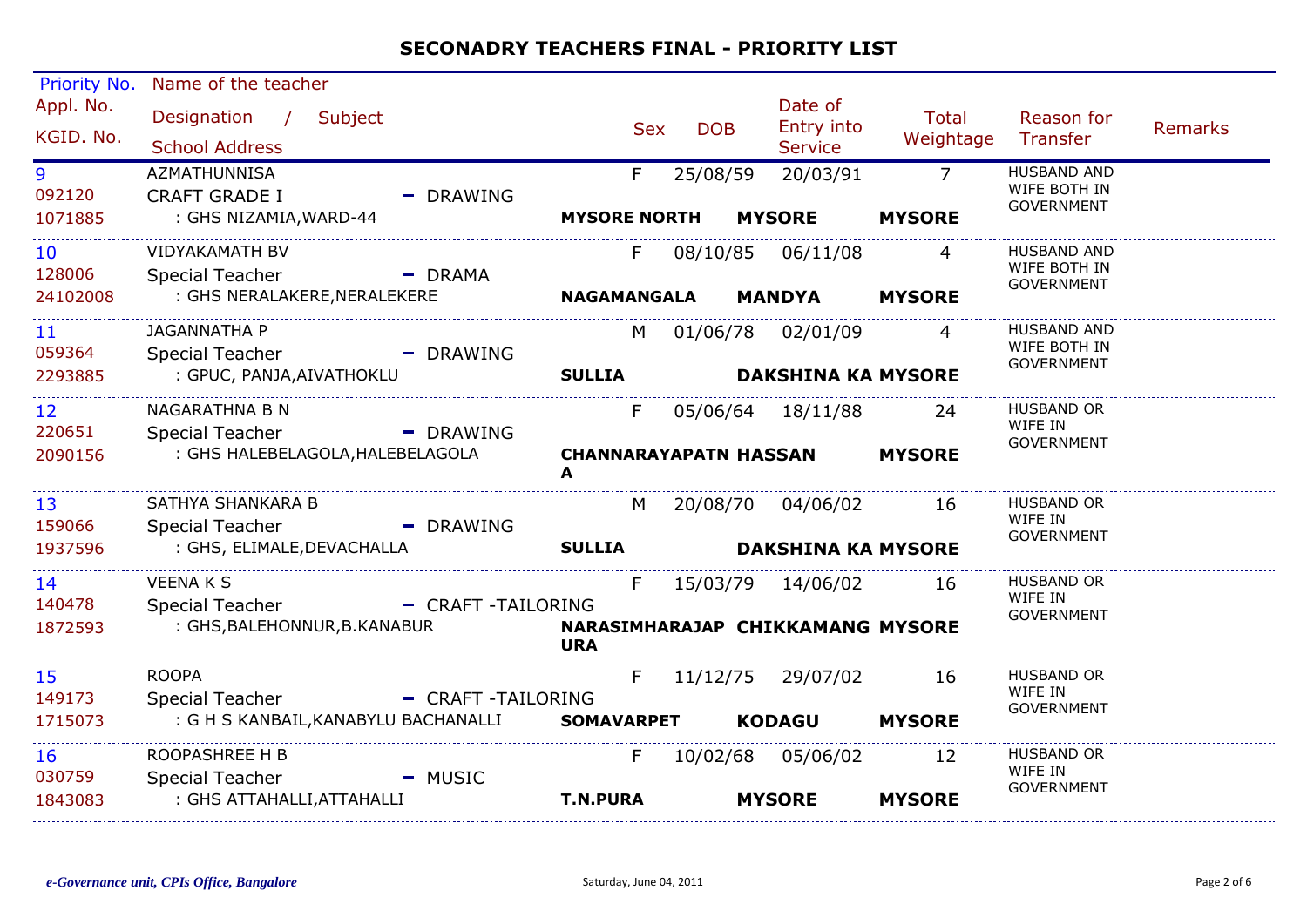| <b>Priority No.</b>                  | Name of the teacher                                                                                          |           |                                        |            |                                                |                    |                                                   |                |
|--------------------------------------|--------------------------------------------------------------------------------------------------------------|-----------|----------------------------------------|------------|------------------------------------------------|--------------------|---------------------------------------------------|----------------|
| Appl. No.<br>KGID. No.               | Designation / Subject<br><b>School Address</b>                                                               |           | Sex                                    | <b>DOB</b> | Date of<br>Entry into<br><b>Service</b>        | Total<br>Weightage | Reason for<br>Transfer                            | <b>Remarks</b> |
| 17<br>227013<br>1873263              | JAGADEESH B S<br><b>Special Teacher</b><br>: GHS KUNDURU,KUNDUR                                              | - DRAWING | M<br>MOODIGERE CHIKKAMANG MYSORE       | 01/06/65   | 10/06/04                                       | 12                 | <b>HUSBAND OR</b><br>WIFE IN<br><b>GOVERNMENT</b> |                |
| 18<br>206951<br>1885089              | SHANKARAPPA K N<br>Special Teacher - The DRAWING                                                             |           |                                        |            | M 31/05/70 10/06/04 12                         |                    | <b>HUSBAND OR</b><br>WIFE IN<br>GOVERNMENT        |                |
| 19<br>178751<br>1883166              | VIJAYAKUMARI H T<br>Special Teacher - MUSIC<br>: GHS GEJJALAGERE,GEJJALAGERE                                 |           | <b>MADDUR</b>                          |            | F 11/04/63 01/06/02 16<br><b>MANDYA MYSORE</b> |                    | <b>OTHER CASES</b><br><b>WOMEN</b>                |                |
| 20<br>228620<br>1860133              | JAYALAKSHMI U H<br>CRAFT GRADE II - CRAFT -TAILORING<br>: GJC SRIRAMNAGARA EXT GMR<br>HALLY, GURAMARANAHALLY |           | F<br><b>CHANNARAYAPATN HASSAN</b><br>A |            | 18/07/74 01/06/02 16                           | <b>MYSORE</b>      | <b>OTHER CASES</b><br><b>WOMEN</b>                |                |
| 21<br>224060<br>1937834              | <b>VEENA R N</b><br>CRAFT GRADE II - CRAFT -TAILORING<br>: G.H.S. GUBBHALLI,GUBBIHALLI                       |           | $F -$<br>BIRURU CHIKKAMANG MYSORE      |            | 01/06/76 24/07/02 14                           |                    | OTHER CASES<br><b>WOMEN</b>                       |                |
| 22 <sub>2</sub><br>048595<br>1843158 | <b>G SUMA</b><br>Special Teacher - MUSIC<br>: GJC (GIRLS) PERIYAPATNA,PEIYAPATNA<br>WARD-1                   |           | <b>PERIYA PATNA</b>                    |            | F 29/12/69 01/06/02 8<br><b>MYSORE</b>         | <b>MYSORE</b>      | <b>OTHER CASES</b><br><b>WOMEN</b>                |                |
| 23<br>179025<br>2098131              | POORNIMA D<br><b>CRAFT GRADE II</b><br>: GHS ALADA HALLY, ALADA HALLY                                        | - DRAWING | <b>MALAVALLY</b>                       |            | F 20/08/73 11/09/08 4<br><b>MANDYA MYSORE</b>  |                    | <b>OTHER CASES</b><br><b>WOMEN</b>                |                |
| 24<br>043114<br>2348145              | MV NIVEDITHA<br><b>Special Teacher</b><br>: GHS VADERHOBLI, KUNDAPURA WARD NO-7                              | - DRAWING | <b>KUNDAPURA</b>                       |            | F 05/12/72 01/09/08 2<br><b>UDUPI</b>          | <b>MYSORE</b>      | OTHER CASES<br><b>WOMEN</b>                       |                |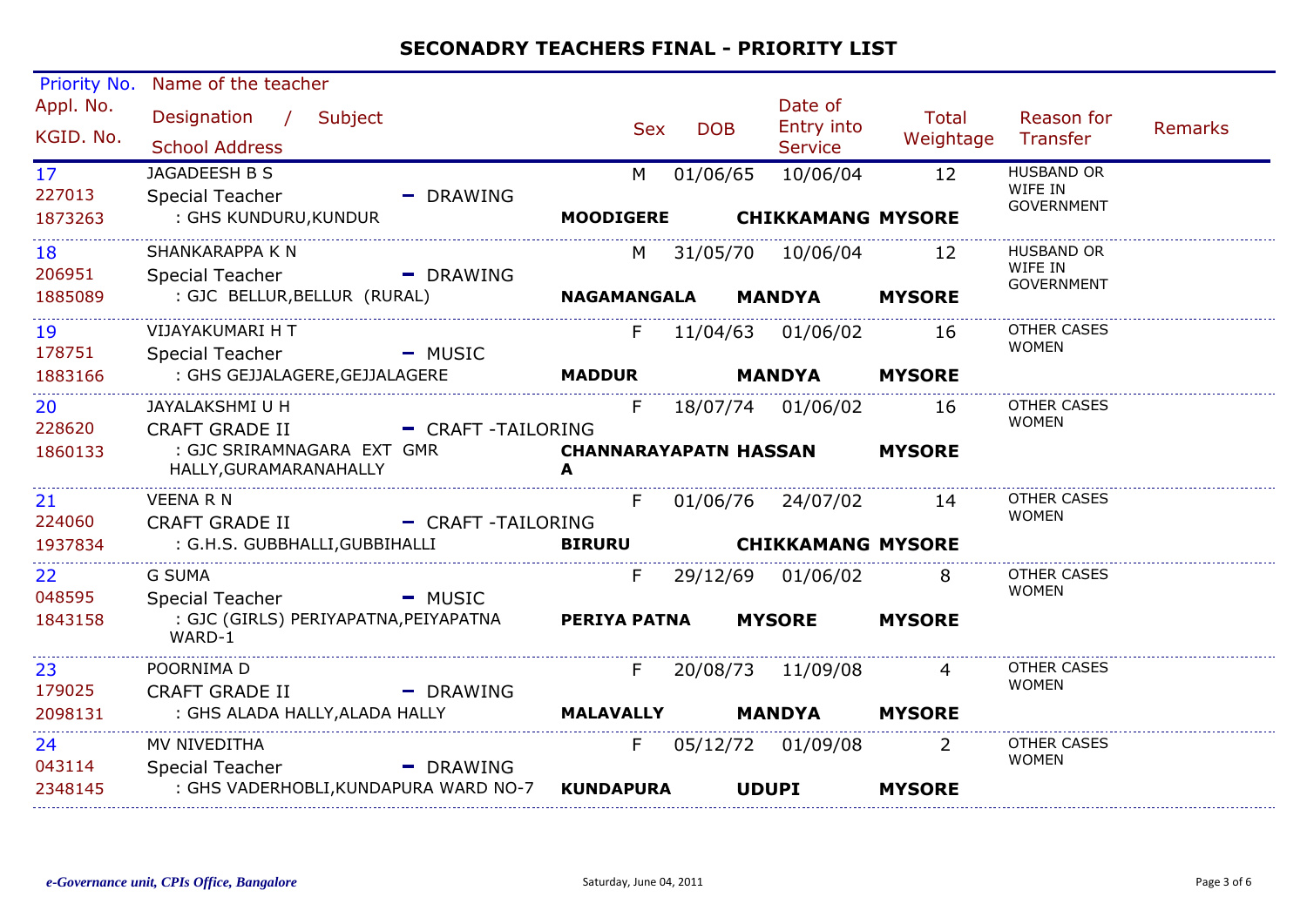| Priority No.              | Name of the teacher                               |                        |                                   |            |                                         |                           |                        |                |
|---------------------------|---------------------------------------------------|------------------------|-----------------------------------|------------|-----------------------------------------|---------------------------|------------------------|----------------|
| Appl. No.<br>KGID. No.    | Designation / Subject<br><b>School Address</b>    |                        | <b>Sex</b>                        | <b>DOB</b> | Date of<br>Entry into<br><b>Service</b> | <b>Total</b><br>Weightage | Reason for<br>Transfer | <b>Remarks</b> |
| 25 <sub>2</sub><br>044249 | S V SURESH KUMAR<br>Special Teacher               | - CRAFT-HORTICULTURE   | M                                 | 28/03/62   | 01/06/87                                | 43.5                      | OTHER CASES MEN        |                |
| 987440                    | : GHS, HALEPETE UJIRE, UJIRE                      | <b>BELTHANGADY</b>     |                                   |            | <b>DAKSHINA KA MYSORE</b>               |                           |                        |                |
| 26<br>022990              | NARASIMHAMURTHY N<br><b>CRAFT GRADE I</b>         | - CRAFT-HORTICULTURE   |                                   |            | M 01/10/64 22/11/88                     | 42                        | OTHER CASES MEN        |                |
| 903473                    | : GHS GULASINDA, GULASINDA                        |                        | <b>CHANNARAYAPATN HASSAN</b><br>A |            |                                         | <b>MYSORE</b>             |                        |                |
| 27<br>018289              | ARJUN NAIK<br>CRAFT GRADE I - CRAFT -HORTICULTURE |                        |                                   |            | M 01/06/62 23/11/88                     | 42                        | OTHER CASES MEN        |                |
| 1340464                   | : HIGH SCHOOL, NAPOKLU,NAPOKLU                    |                        | MADIKERI                          |            | <b>KODAGU</b>                           | <b>MYSORE</b>             |                        |                |
| 28<br>177072              | <b>KRISHNA H S</b><br>Special Teacher             | - CRAFT-HORTICULTURE   |                                   |            | M 01/03/55 22/03/91                     | 40                        | OTHER CASES MEN        |                |
| 1194134                   | : GHS BANNUR, BANNUR                              |                        | ARAKALAGUDU                       |            | <b>HASSAN</b>                           | <b>MYSORE</b>             |                        |                |
| 29<br>018149              | SHIDDAPPA GAJI<br><b>CRAFT GRADE II</b>           | - CRAFT-HORTICULTURE   | M                                 |            | 31/05/54 19/11/88                       | 33                        | OTHER CASES MEN        |                |
| 1075229                   | : G.J.C. MUGTHIHALLI, MUGATHIHALLI                |                        | CHIKMAGALUR CHIKKAMANG MYSORE     |            |                                         |                           |                        |                |
| 30<br>101147              | M K PATTAR<br><b>CRAFT GRADE I</b>                | - CRAFT - WOOD CRAFT   | M                                 |            | 01/06/62 19/03/84                       | 27                        | OTHER CASES MEN        |                |
| 739026                    | : GHS DASARAKOPPALU, HARALAHALLY                  |                        | <b>HASSAN</b>                     |            | HASSAN                                  | <b>MYSORE</b>             |                        |                |
| 31<br>195611              | <b>HNRAVEESH</b><br>Special Teacher               | $\blacksquare$ DRAWING | M                                 |            |                                         | 18                        | OTHER CASES MEN        |                |
| 1921505                   | : GPUC HARAVE, HARAVE                             |                        | <b>CHAMARAJA</b><br><b>NAGAR</b>  |            | <b>CHAMARAJAN MYSORE</b>                |                           |                        |                |
| 32<br>093519              | THOTAPPAGOWDA<br><b>Special Teacher</b>           | - DRAWING              | M                                 |            | 01/08/66 01/06/02                       | 16                        | OTHER CASES MEN        |                |
| 1871944                   | : GHS, ANGADI, ANGADI                             |                        | <b>MOODIGERE</b>                  |            | <b>CHIKKAMANG MYSORE</b>                |                           |                        |                |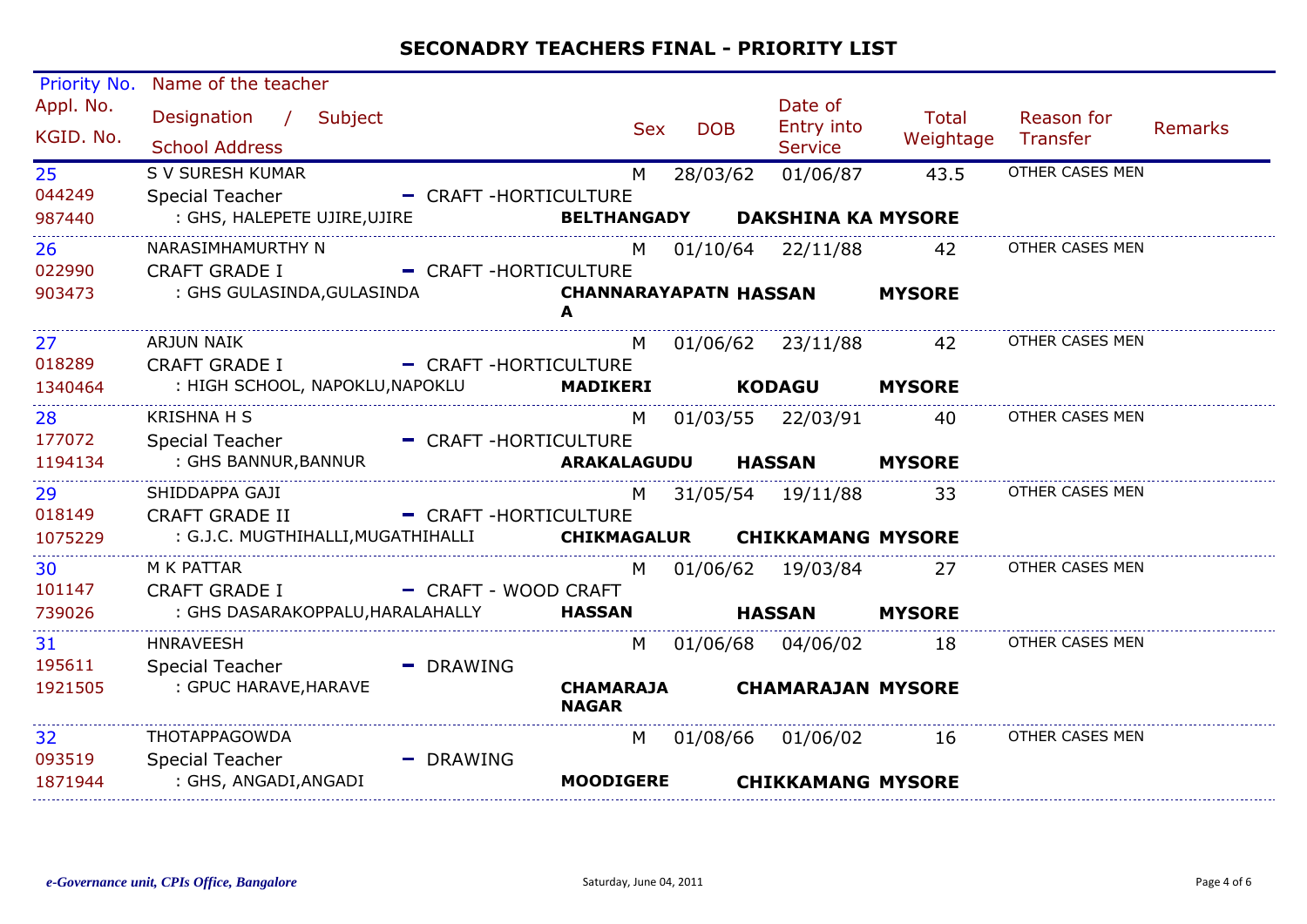| Priority No.           | Name of the teacher                                |                        |                    |            |                          |                    |                        |                |
|------------------------|----------------------------------------------------|------------------------|--------------------|------------|--------------------------|--------------------|------------------------|----------------|
| Appl. No.<br>KGID. No. | Designation / Subject                              |                        | <b>Sex</b>         | <b>DOB</b> | Date of<br>Entry into    | Total<br>Weightage | Reason for<br>Transfer | <b>Remarks</b> |
|                        | <b>School Address</b>                              |                        |                    |            | <b>Service</b>           |                    |                        |                |
| 33                     | T S MURULI                                         |                        | M                  | 04/01/72   | 01/06/02                 | 16                 | OTHER CASES MEN        |                |
| 041693                 | <b>Special Teacher</b>                             | $-$ DRAWING            |                    |            |                          |                    |                        |                |
| 1842831                | : GJC SEEHALLI-B, SEEHALLI-B                       |                        | <b>T.N.PURA</b>    |            | <b>MYSORE</b>            | <b>MYSORE</b>      |                        |                |
| 34                     | <b>B NAGESHA</b>                                   |                        | M                  |            | 12/12/72  01/06/02       | 16                 | OTHER CASES MEN        |                |
| 148006                 | <b>Special Teacher</b>                             | $\blacksquare$ DRAWING |                    |            |                          |                    |                        |                |
| 1883617                | : GHS DINKA, DINKA                                 |                        | <b>PANDAVAPURA</b> |            | <b>MANDYA</b>            | <b>MYSORE</b>      |                        |                |
| 35                     | <b>G R SHIVAKUMAR</b>                              |                        |                    |            | M 18/02/75 01/06/02      | 16                 | OTHER CASES MEN        |                |
| 090224                 | <b>Special Teacher</b>                             | $-$ DRAWING            |                    |            |                          |                    |                        |                |
| 1896779                | : GHS KUDLAPURA, KUDLAPURA                         |                        | <b>NANJANAGUD</b>  |            | <b>MYSORE</b>            | <b>MYSORE</b>      |                        |                |
| 36                     | SHIVAKUMAR H S                                     |                        | M                  |            |                          | 16                 | OTHER CASES MEN        |                |
| 086593                 | <b>Special Teacher</b>                             | $\blacksquare$ DRAWING |                    |            |                          |                    |                        |                |
| 1842899                | : GHS MUSUVENA KOPPALU, MUSUVENA<br><b>KOPPALU</b> |                        | <b>T.N.PURA</b>    |            | <b>MYSORE</b>            | <b>MYSORE</b>      |                        |                |
| 37                     | NARASIMHACHARI                                     |                        | M                  | 17/03/67   |                          | 08/06/04 12        | OTHER CASES MEN        |                |
| 052276                 | <b>Special Teacher</b>                             | $\blacksquare$ DRAWING |                    |            |                          |                    |                        |                |
| 1885324                | : GHS NELLIGERE, MALIYUR                           |                        | <b>MALAVALLY</b>   |            | <b>MANDYA</b>            | <b>MYSORE</b>      |                        |                |
| 38                     | M CHIDANANDA                                       |                        |                    |            | M 22/01/72 06/08/04      | 12                 | OTHER CASES MEN        |                |
| 088305                 | <b>Special Teacher</b>                             | - DRAWING              |                    |            |                          |                    |                        |                |
| 1897640                | : GHS MULLURU,MULLUR                               |                        | <b>H.D.KOTE</b>    |            | <b>MYSORE</b>            | <b>MYSORE</b>      |                        |                |
| 39                     | JAYARAMA Y H                                       |                        | M                  |            |                          | 8                  | OTHER CASES MEN        |                |
| 059249                 | <b>Special Teacher</b>                             | $\blacksquare$ DRAWING |                    |            |                          |                    |                        |                |
| 1714767                | : G P U COLLEGE SOMVERPET, CHOUDLU                 |                        | <b>SOMAVARPET</b>  |            | <b>KODAGU</b>            | <b>MYSORE</b>      |                        |                |
| 40                     | L G SHIVAPPA                                       |                        | M                  |            | 20/07/60 23/04/07 8      |                    | OTHER CASES MEN        |                |
| 226413                 | <b>CRAFT GRADE II</b>                              | - CRAFT-HORTICULTURE   |                    |            |                          |                    |                        |                |
| 2057224                | : GJC ALDUR, ALDUR                                 |                        | <b>CHIKMAGALUR</b> |            | <b>CHIKKAMANG MYSORE</b> |                    |                        |                |
| 41                     | C NARAYANA                                         |                        | M                  |            | 20/06/59 05/05/07        | 8                  | OTHER CASES MEN        |                |
| 053806                 | <b>CRAFT GRADE II</b>                              | - CRAFT-HORTICULTURE   |                    |            |                          |                    |                        |                |
| 1977123                | : GHS CHAGACAGERE, CHAGACHAGERE                    |                        | <b>ARASIKERE</b>   |            | <b>HASSAN</b>            | <b>MYSORE</b>      |                        |                |
|                        |                                                    |                        |                    |            |                          |                    |                        |                |